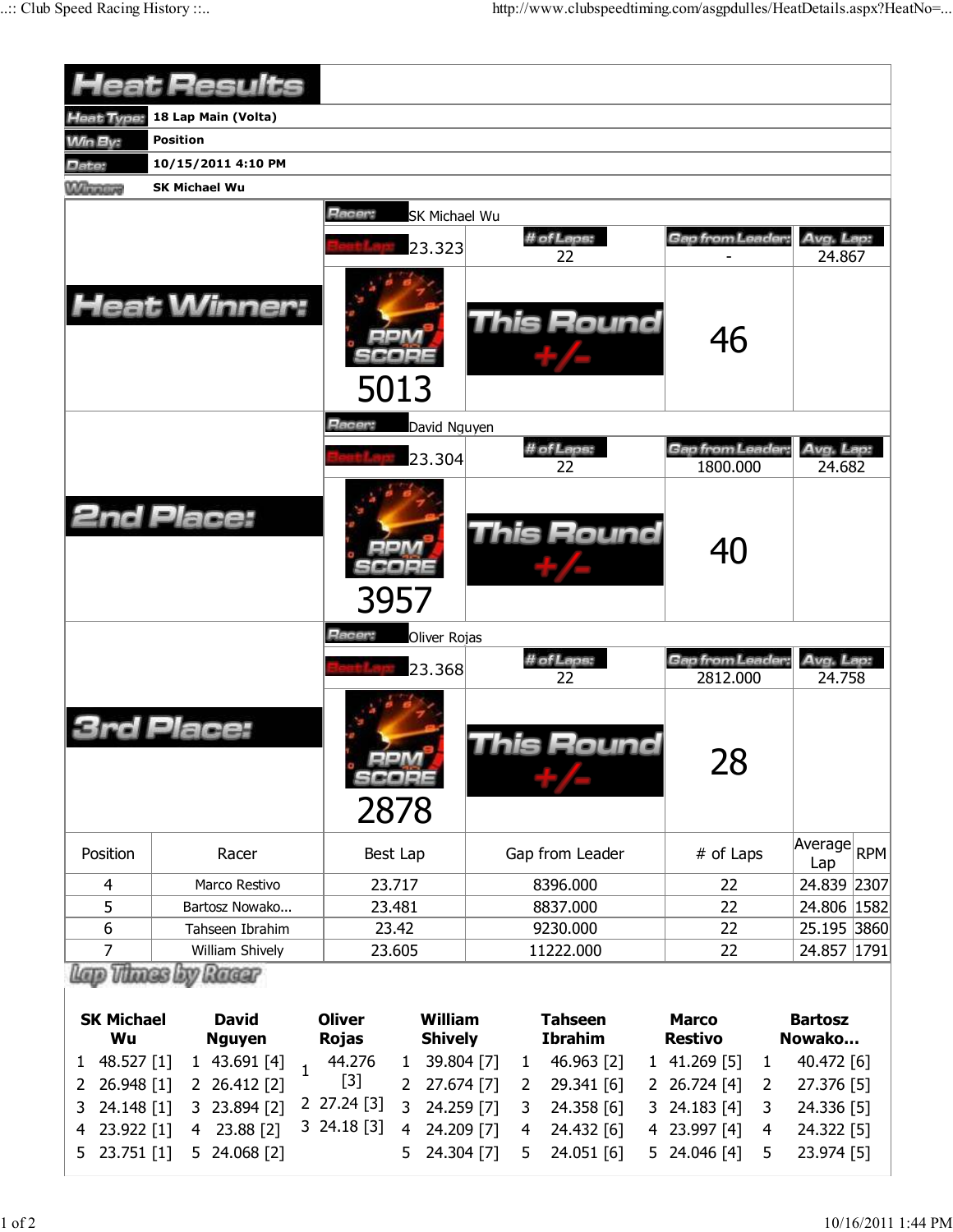|                                   |               |    |                 |                | <b>Oliver</b><br><b>Rojas</b> |                |                |              |                |                |                |    |            |
|-----------------------------------|---------------|----|-----------------|----------------|-------------------------------|----------------|----------------|--------------|----------------|----------------|----------------|----|------------|
|                                   |               |    |                 | 4              | 24.003                        |                |                |              |                |                |                |    |            |
|                                   |               |    |                 |                | $[3]$                         |                |                |              |                |                |                |    |            |
|                                   |               |    |                 | 5              | 23.873<br>$[3]$               |                |                |              |                |                |                |    |            |
|                                   |               |    |                 | 6              | 23.827                        |                |                |              |                |                |                |    |            |
|                                   |               |    |                 |                | $[3]$                         |                |                |              |                |                |                |    |            |
| <b>SK Michael</b><br><b>David</b> |               | 7  | 23.773<br>$[3]$ | <b>William</b> |                               | <b>Tahseen</b> |                | <b>Marco</b> |                | <b>Bartosz</b> |                |    |            |
|                                   | Wu            |    | <b>Nguyen</b>   |                | 23.57 [3]                     |                | <b>Shively</b> |              | <b>Ibrahim</b> |                | <b>Restivo</b> |    | Nowako     |
| 6                                 | 23.755 [1]    |    | 6 23.586 [2]    | 8              | 23.646                        | 6              | 24.134 [7]     | 6            | 23.959 [6]     |                | 6 24.033 [4]   | 6  | 23.969 [5] |
| 7                                 | 23.695 [1]    | 7  | 23.77 [2]       | 9              | $[3]$                         | 7              | 24.375 [7]     | 7            | 24.063 [6]     | 7.             | 24.156 [4]     | 7  | 24.164 [5] |
| 8                                 | 23.608 [1]    | 8  | 23.767 [2]      |                | 23.444                        | 8              | 23.856 [7]     | 8            | 23.916 [6]     | 8              | 23.916 [4]     | 8  | 23.925 [5] |
| 9                                 | 23.467 [1]    | 9. | 23.623 [2]      | 10             | $[3]$                         | 9              | 23.85 [7]      | 9            | 23.943 [6]     | 9              | 23.953 [4]     | 9  | 23.774 [5] |
| 10                                | 23.613 [1]    |    | 10 23.59 [2]    |                | 23.644                        | 10             | 24.142 [7]     | 10           | 23.612 [6]     |                | 10 23.986 [4]  | 10 | 23.687 [5] |
| 11                                | 23.545 [1]    |    | 11 23.562 [2]   | 11             | $[3]$                         | 11             | 24.113 [7]     | 11           | 23.552 [6]     |                | 11 24.02 [4]   | 11 | 23.602 [5] |
|                                   | 12 23.587 [1] |    | 12 23.617 [2]   | 12             | 23.536                        | 12             | 24.537 [7]     | 12           | 23.768 [6]     |                | 12 23.893 [4]  | 12 | 23.912 [5] |
| 13                                | 23.402 [1]    |    | 13 23.726 [2]   |                | $[3]$                         | 13             | 23.783 [7]     | 13           | 24.496 [6]     |                | 13 23.948 [4]  | 13 | 24.114 [5] |
|                                   | 14 23.522 [1] |    | 14 23.457 [2]   | 13             | 23.717                        |                | 14 23.681 [7]  | 14           | 23.67 [6]      |                | 14 23.87 [4]   | 14 | 23.662 [5] |
|                                   | 15 23.496 [1] |    | 15 23.452 [2]   |                | $[3]$                         |                | 15 23.768 [7]  | 15           | 23.598 [6]     |                | 15 23.818 [4]  | 15 | 23.815 [5] |
| 16                                | 23.496 [1]    |    | 16 24.402 [2]   | 14             | 23.735                        | 16             | 23.605 [7]     | 16           | 23.687 [6]     |                | 16 23.724 [4]  | 16 | 23.897 [5] |
| 17                                | 23.548 [1]    |    | 17 23.524 [2]   |                | $[3]$                         | 17             | 24.039 [7]     | 17           | 23.776 [6]     |                | 17 23.717 [4]  | 17 | 23.481 [5] |
| 18                                | 23.409 [1]    |    | 18 23.497 [2]   | 15             | 23.574                        | 18             | 23.815 [7]     | 18           | 23.666 [6]     |                | 18 23.946 [4]  | 18 | 23.852 [5] |
| 19                                | 23.5 [1]      |    | 19 23.456 [2]   |                | $[3]$                         | 19             | 23.811 [7]     | 19           | 23.954 [6]     |                | 19 23.79 [4]   | 19 | 23.84 [5]  |
| 20                                | 23.437 [1]    |    | 20 23.304 [2]   | 16             | 23.848<br>$[3]$               | 20             | 23.723 [7]     | 20           | 24.3 [6]       |                | 20 23.848 [4]  | 20 | 23.97 [5]  |
| 21                                | 23.323 [1]    |    | 21 23.305 [2]   |                | 23.528                        | 21             | 23.625 [7]     | 21           | 23.42 [6]      |                | 21 23.838 [4]  | 21 | 23.815 [5] |
|                                   | 22 23.365 [1] |    | 22 23.426 [2]   | 17             | $[3]$                         |                | 22 23.738 [7]  | 22           | 23.775 [6]     |                | 22 23.789 [4]  | 22 | 23.766 [5] |
|                                   |               |    |                 | 18             | 23.481<br>$[3]$               |                |                |              |                |                |                |    |            |
|                                   |               |    |                 |                | 19 23.52 [3]                  |                |                |              |                |                |                |    |            |
|                                   |               |    |                 |                | 20 23.41 [3]                  |                |                |              |                |                |                |    |            |
|                                   |               |    |                 |                | 23.368                        |                |                |              |                |                |                |    |            |
|                                   |               |    |                 | 21             | $[3]$                         |                |                |              |                |                |                |    |            |
|                                   |               |    |                 | 22             | 23.492                        |                |                |              |                |                |                |    |            |
|                                   |               |    |                 |                | $[3]$                         |                |                |              |                |                |                |    |            |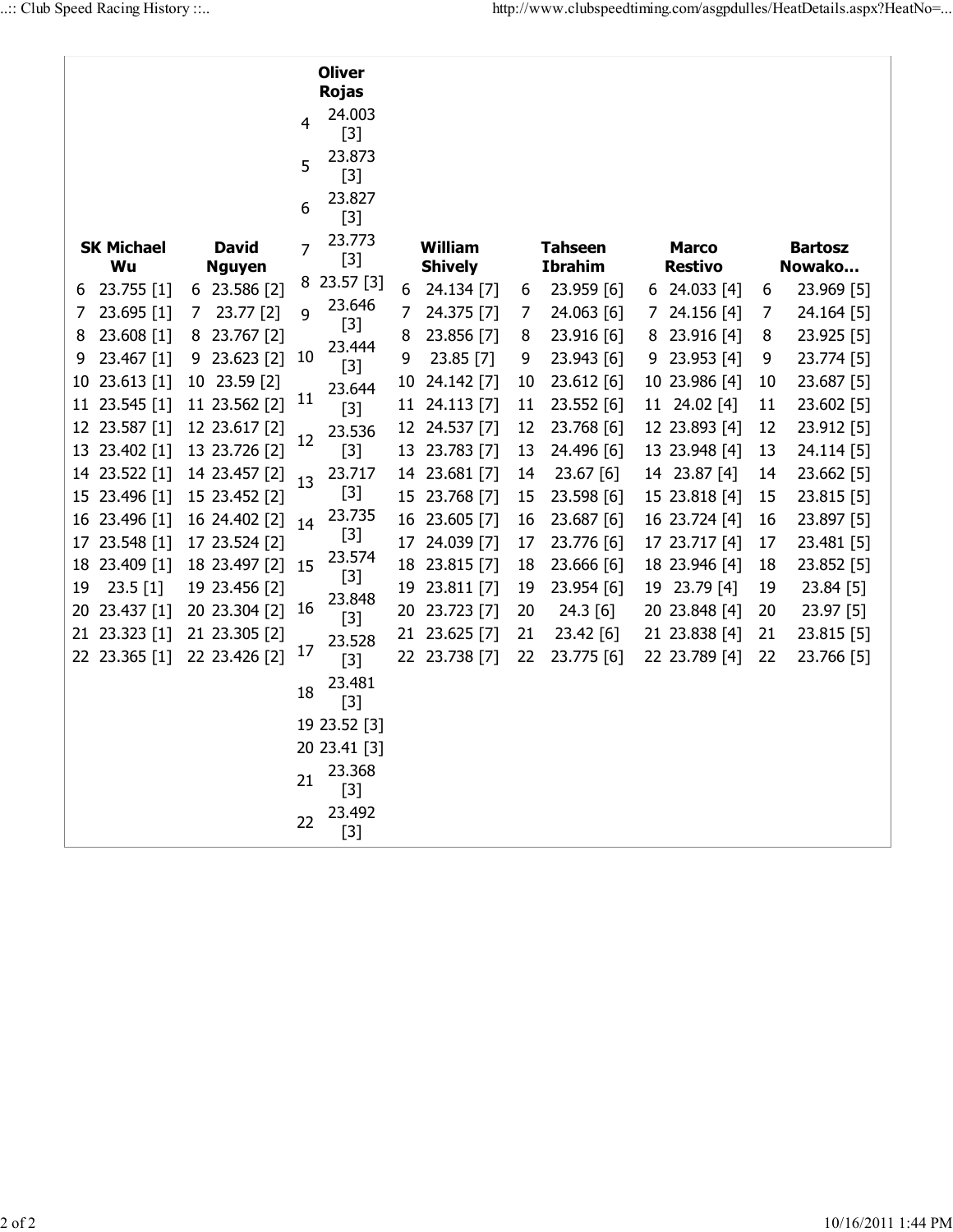|                       | <b>Ieat Results</b>     |                     |                                  |                |                            |                   |                                |                     |                              |        |                          |      |
|-----------------------|-------------------------|---------------------|----------------------------------|----------------|----------------------------|-------------------|--------------------------------|---------------------|------------------------------|--------|--------------------------|------|
| leat Type:            | 18 Lap Main (Volta)     |                     |                                  |                |                            |                   |                                |                     |                              |        |                          |      |
| <b>Min By:</b>        | <b>Position</b>         |                     |                                  |                |                            |                   |                                |                     |                              |        |                          |      |
| Date:                 | 10/15/2011 4:00 PM      |                     |                                  |                |                            |                   |                                |                     |                              |        |                          |      |
| <b>Winnipeg</b>       | <b>Philippe Galtier</b> |                     |                                  |                |                            |                   |                                |                     |                              |        |                          |      |
|                       |                         |                     |                                  | Racer:         | Philippe Galtier<br>23.763 |                   | # of Laps:<br>22               |                     | Gap from Leader.             |        | Avg. Lap:<br>27.805      |      |
| <b>Heat Winner:</b>   |                         |                     |                                  | 2103           |                            | <b>This Round</b> |                                | 48                  |                              |        |                          |      |
|                       |                         |                     |                                  | Racer:         | SK Jordan Wall<br>23.707   |                   | # of Laps:<br>22               |                     | Gap from Leader:<br>1563.000 |        | Avg. Lap:<br>27.838      |      |
| <b>2nd Place:</b>     |                         |                     |                                  |                | 1754                       |                   | This Round                     |                     | 38                           |        |                          |      |
|                       |                         |                     |                                  | Hacer:         | <b>Walid Norris</b>        |                   | # of Laps:                     |                     | Gap from Leader:             |        | Avg. Lap:                |      |
|                       | ace:                    |                     |                                  |                | 23.735                     |                   | 22<br>is Round                 |                     | 2704.000<br>28               |        | 27.855                   |      |
| Position              |                         | Racer               |                                  |                | 1446<br>Best Lap           |                   | Gap from Leader                |                     | # of Laps                    |        | Average                  | RPM  |
|                       |                         |                     |                                  |                |                            |                   |                                |                     |                              |        | Lap                      |      |
| 4<br>5                |                         |                     | SK Alexander C<br>Michael Woodwo |                | 24.149<br>23.733           |                   | 9228.000<br>16144.000          |                     | 22<br>22                     |        | 27.974 2006<br>28.42     | 1397 |
| 6                     |                         | SK Robert Orr       |                                  |                | 24.014                     |                   | 17933.000                      |                     | 22                           |        | 28.321 1550              |      |
|                       | Vitiness Low            | Racer               |                                  |                |                            |                   |                                |                     |                              |        |                          |      |
| <b>SK Jordan Wall</b> |                         |                     | <b>SK Alexander C</b>            |                |                            |                   | Philippe Galtier SK Robert Orr |                     | <b>Michael Woodwo</b>        |        | <b>Walid Norris</b>      |      |
| 1                     | 103.623 [2]             | $\mathbf{1}$        | 100.824 [5]                      | 1              | 103.992 [1]                | $\mathbf{1}$      | 99.969 [6]                     | $\mathbf{1}$        | 103.363 [4]                  |        | 1 103.194 [3]            |      |
| 2                     | 27.061 [3]              | $\overline{2}$      | $25.851$ [5]                     | 2              | 26.002 [1]                 | 2                 | 26.339 [6]                     | $\overline{2}$      | 25.669 [4]                   |        | 2 26.092 [2]             |      |
| 3                     | 24.321 [3]              | 3                   | 24.531 [4]                       | 3              | 24.309 [1]                 | 3                 | 25.237 [5]                     | 3                   | 29.414 [6]                   | 3      | 24.36 [2]                |      |
| $\overline{4}$        | 24.356 [3]              | 4                   | 24.908 [4]                       | $\overline{4}$ | 24.623 [1]                 | 4                 | 24.891 [5]                     | $\overline{4}$      | 24.418 [6]                   | 4      | 24.604 [2]               |      |
| 5                     | 24.753 [3]              | 5                   | 24.889 [4]                       | 5              | 24.069 [1]                 | 5                 | 24.896 [5]                     | 5                   | 24.722 [6]                   | 5      | 24.603 [2]               |      |
| 6<br>7                | 24.24 [3]<br>24.287 [3] | 6<br>$\overline{7}$ | 24.425 [4]<br>24.405 [4]         | 6<br>7         | 23.988 [1]<br>24.132 [1]   | 6<br>7            | 24.612 [5]<br>24.879 [5]       | 6<br>$\overline{7}$ | 24.228 [6]<br>24.442 [6]     | 6<br>7 | 24.347 [2]<br>24.253 [2] |      |